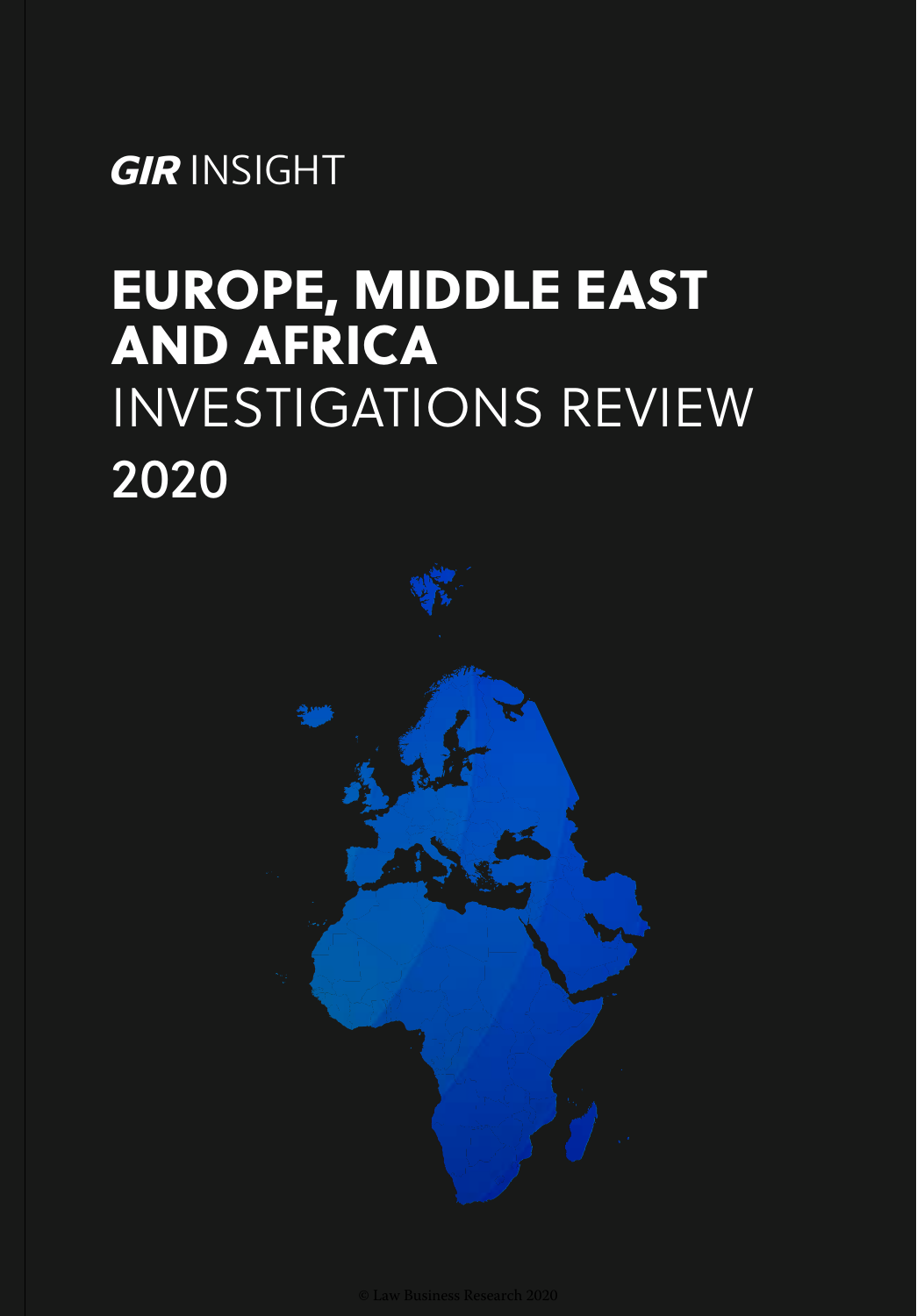# **EUROPE, MIDDLE EAST AND AFRICA** INVESTIGATIONS REVIEW 2020

Reproduced with permission from Law Business Research Ltd This article was first published in June 2020 For further information please contact Natalie.Clarke@lbresearch.com

© Law Business Research 2020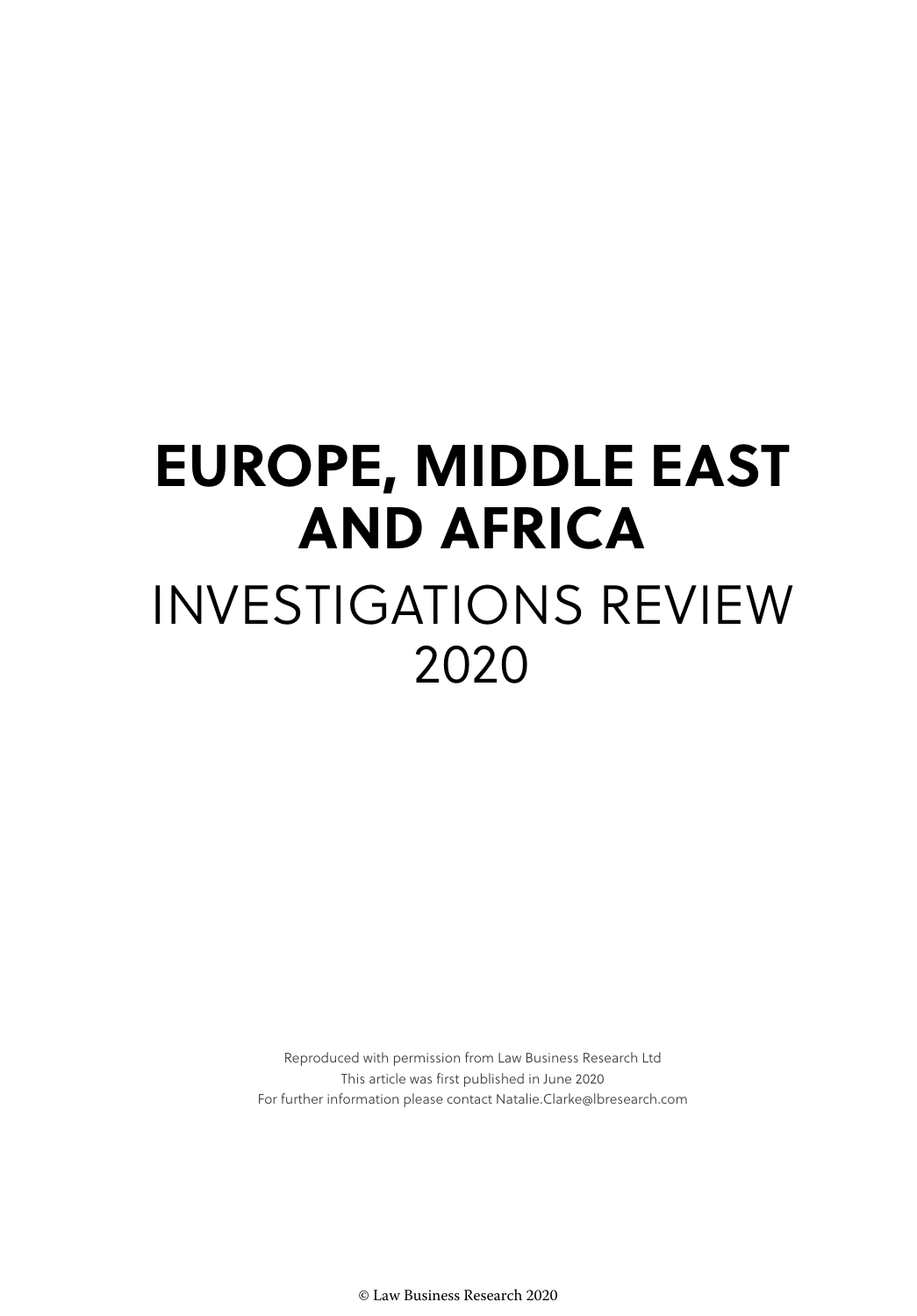Published in the United Kingdom by Global Investigations Review Law Business Research Ltd Meridian House, 34-35 Farringdon Street, London, EC4A 4HL © 2020 Law Business Research Ltd www.globalinvestigationsreview.com

To subscribe please contact subscriptions@globalinvestigationsreview.com

No photocopying: copyright licences do not apply.

The information provided in this publication is general and may not apply in a specific situation. Legal advice should always be sought before taking any legal action based on the information provided. This information is not intended to create, nor does receipt of it constitute, a lawyer–client relationship. The publishers and authors accept no responsibility for any acts or omissions contained herein. Although the information provided is accurate as of May 2020, be advised that this is a developing area.

Enquiries concerning reproduction should be sent to Law Business Research, at the address above. Enquiries concerning editorial content should be directed to the Publisher – david.samuels@lawbusinessresearch.com

© 2020 Law Business Research Limited

ISBN: 978-1-83862-269-5

Printed and distributed by Encompass Print Solutions Tel: 0844 2480 112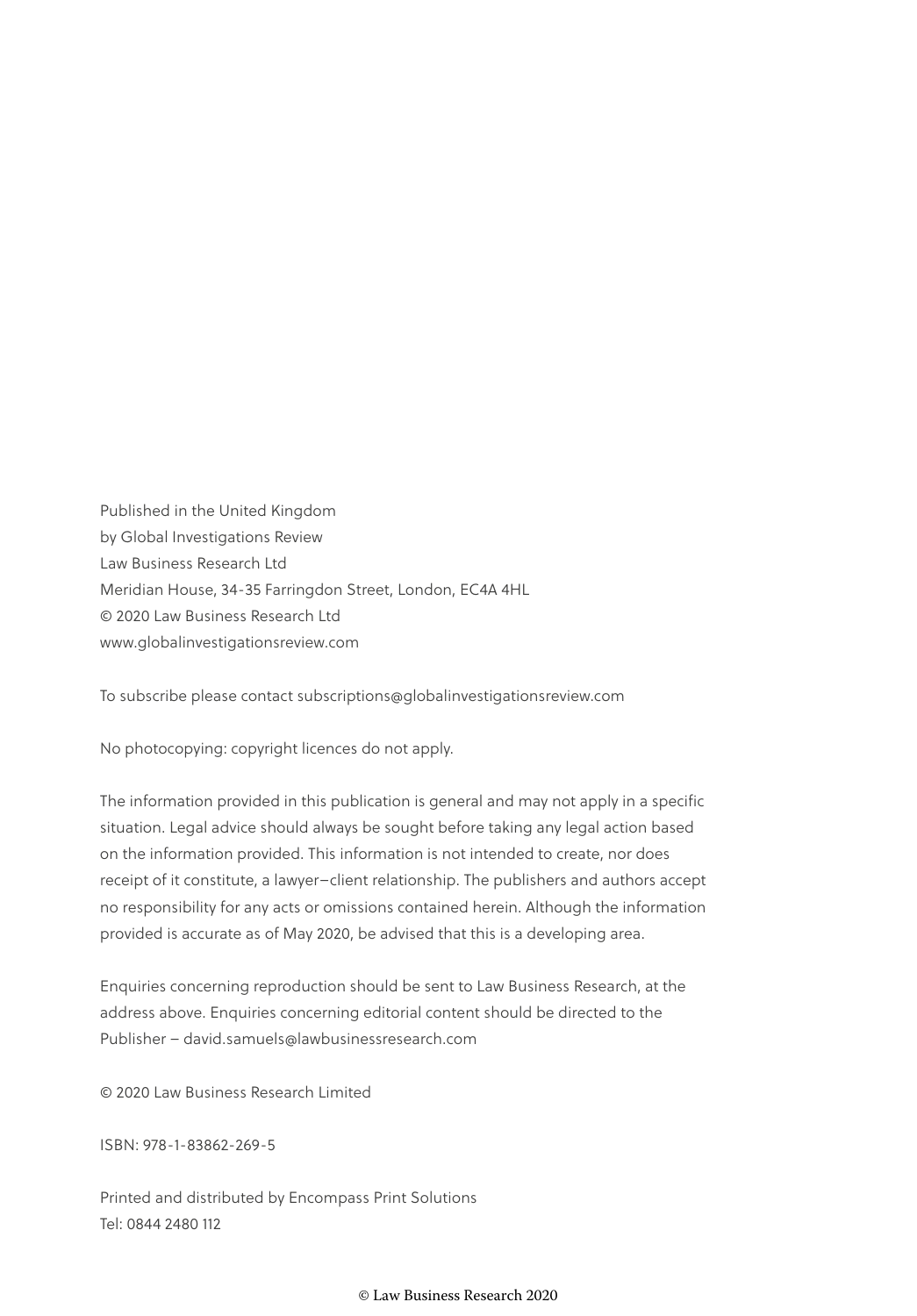### **Contents**

| Deborah Luskin, Anant Modi, Selma Della Santina and Sarah Wrigley<br>Forensic Risk Alliance                                                                 |
|-------------------------------------------------------------------------------------------------------------------------------------------------------------|
| Cleaning up the Mess: Effective Remediation in Internal<br>Benjamin S Haley, Sarah Crowder, Randall Friedland and Thomas McGuire<br>Covington & Burling LLP |
| Ludovic Malgrain, Jean-Pierre Picca and Grégoire Durand<br>White & Case LLP                                                                                 |
| Roberto Pisano<br>Studio Legale Pisano                                                                                                                      |
| Nigerian Investigations: An Emerging Market in an Emerging Market63<br>Babajide O Ogundipe and Olatunde A Ogundipe<br>Sofunde, Osakwe, Ogundipe & Belgore   |
| Principles and Guidelines for Internal Investigations in Germany 69<br>Eike Bicker, Christian Steinle and Christoph Skoupil<br>Gleiss Lutz                  |
| Romania: Recovering the Money - the Main Priority in the Public and<br><b>Gabriel Sidere</b><br>CMS Cameron McKenna Nabarro Olswang LLP - SCP               |
| Russia: Key Issues as to Compliance Programmes and their<br>Paul Melling, Roman Butenko, Ekaterina Kobrin and Oleg Tkachenko<br><b>Baker McKenzie</b>       |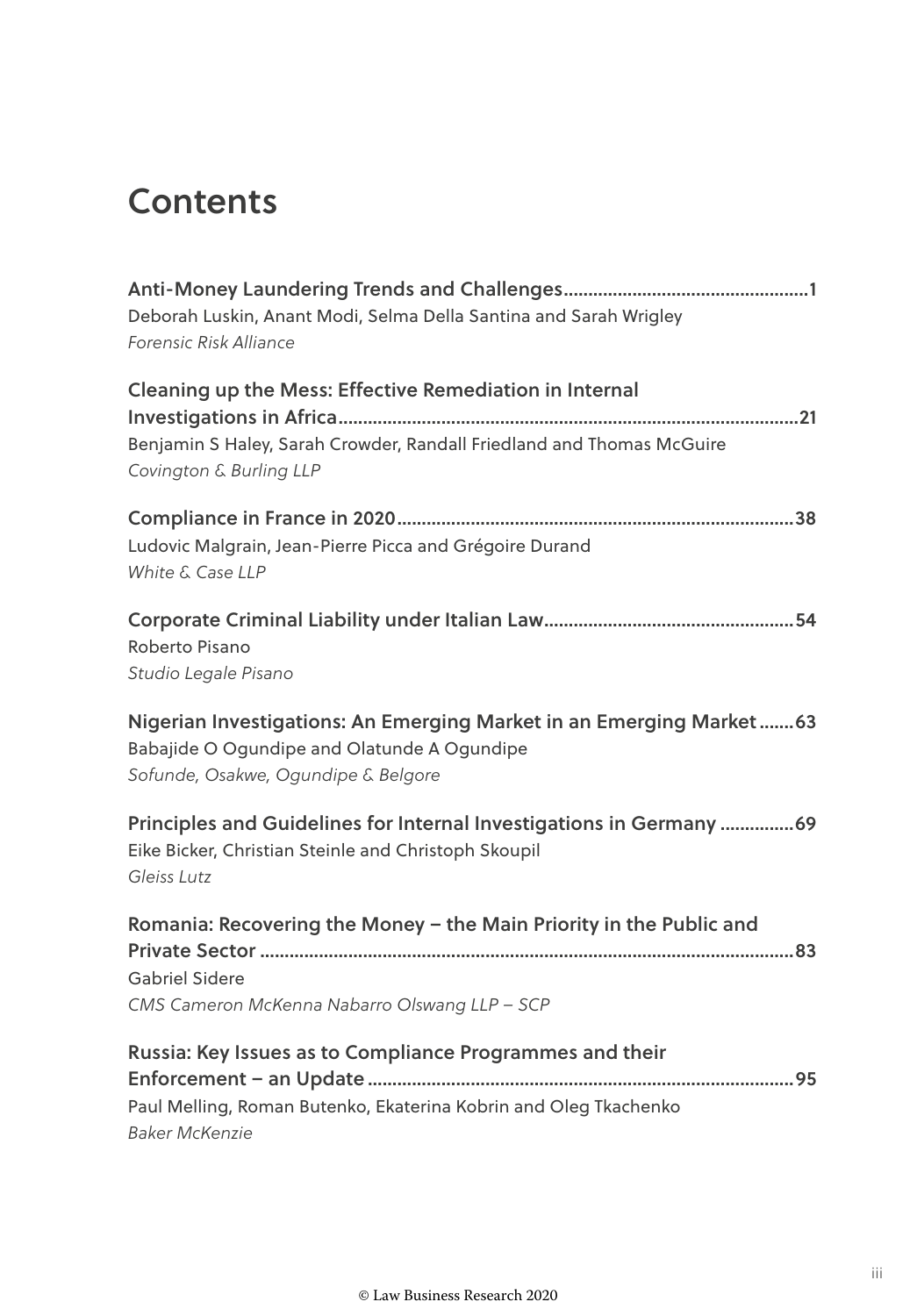| Thomas A Frick, Philipp Candreia and Juerg Bloch<br>Niederer Kraft Frey Ltd                            |     |
|--------------------------------------------------------------------------------------------------------|-----|
| Alison Geary, Anna Gaudoin, Alice Lepeuple and Josef Rybacki<br>WilmerHale                             | 122 |
| UK Financial Services Enforcement and Investigation137<br>Clare McMullen, Sara Cody and Elly Proudlock |     |

Linklaters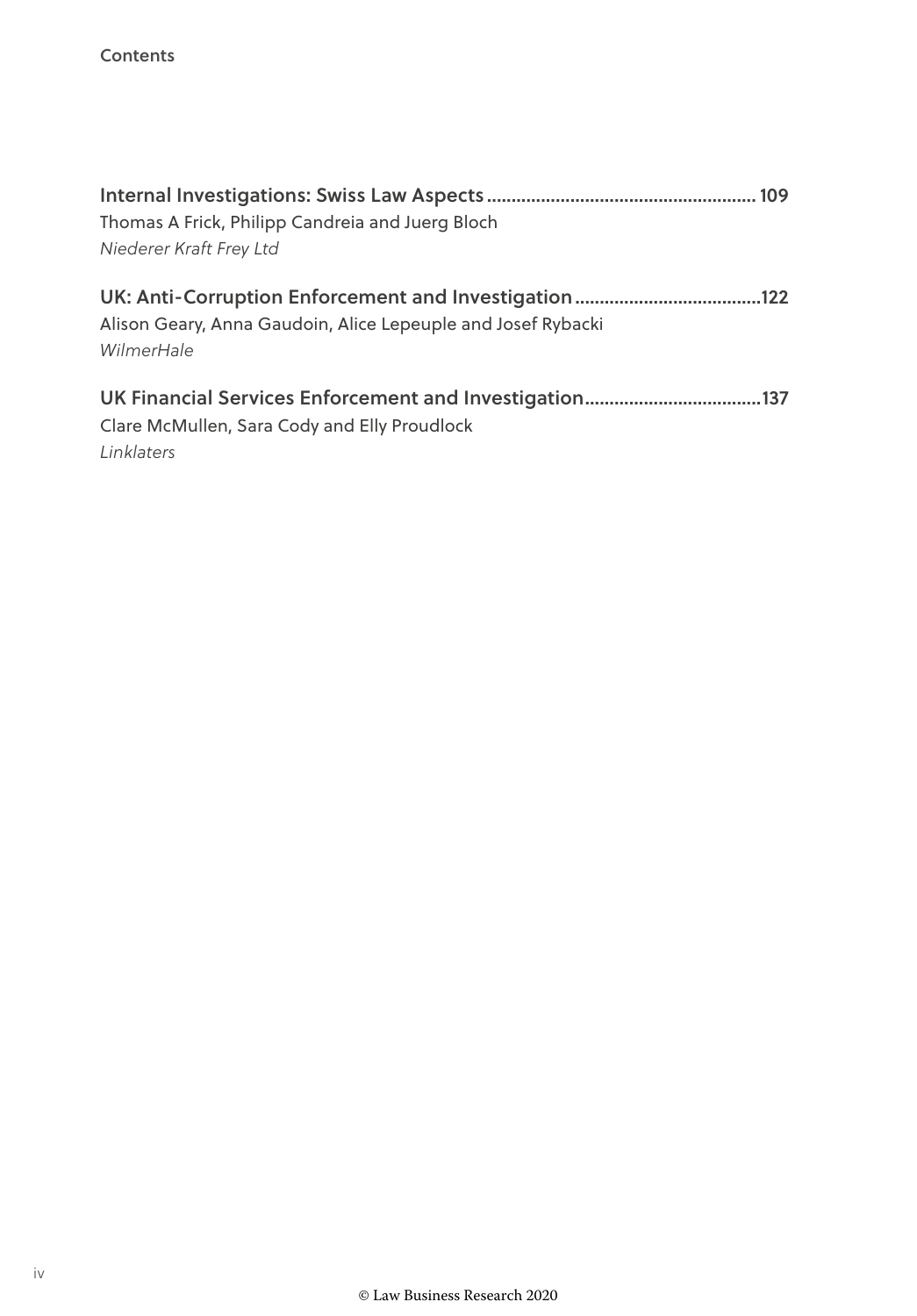### Preface

Welcome to the *Europe, Middle East and Africa Investigations Review 2020*, a *Global Investigations Review* special report.

*Global Investigations Review* is the online home for all those who specialise in investigating and resolving suspected corporate wrongdoing, telling them all they need to know about everything that matters.

Throughout the year, the *GIR* editorial team delivers daily news, surveys and features; organises the liveliest events ('GIR Live'); and provides our readers with innovative tools and know-how products. In addition, assisted by external contributors, we curate a range of comprehensive regional reviews – online and in print – that go deeper into developments than our journalistic output is able.

The *Europe, Middle East and Africa Investigations Review 2020*, which you are reading, is part of that series. It contains insight and thought leadership, from 32 pre-eminent practitioners from these regions.

Across 11 chapters, spanning around 150 pages, it provides an invaluable retrospective and primer. All contributors are vetted for their standing and knowledge before being invited to take part. Together, these contributors capture and interpret the most substantial recent international investigations developments of the past year, with footnotes and relevant statistics. Other chapters provide valuable background so you can get up to speed quickly on the essentials of a particular topic.

This edition covers France, Germany, Italy, Nigeria, Romania, Russia, Switzerland and the UK from multiple angles; has overviews on trends in anti-money laundering, and how to remediate, to use the parlance, issues inside African business.

Among the gems, it contains:

- a timeline of warnings missed by Danske Bank and other case studies from the fight against money laundering;
- one our best-ever pieces on investigating in Africa and in particular the extra hurdles faced by anyone seeking to remediate how it operates in the continent;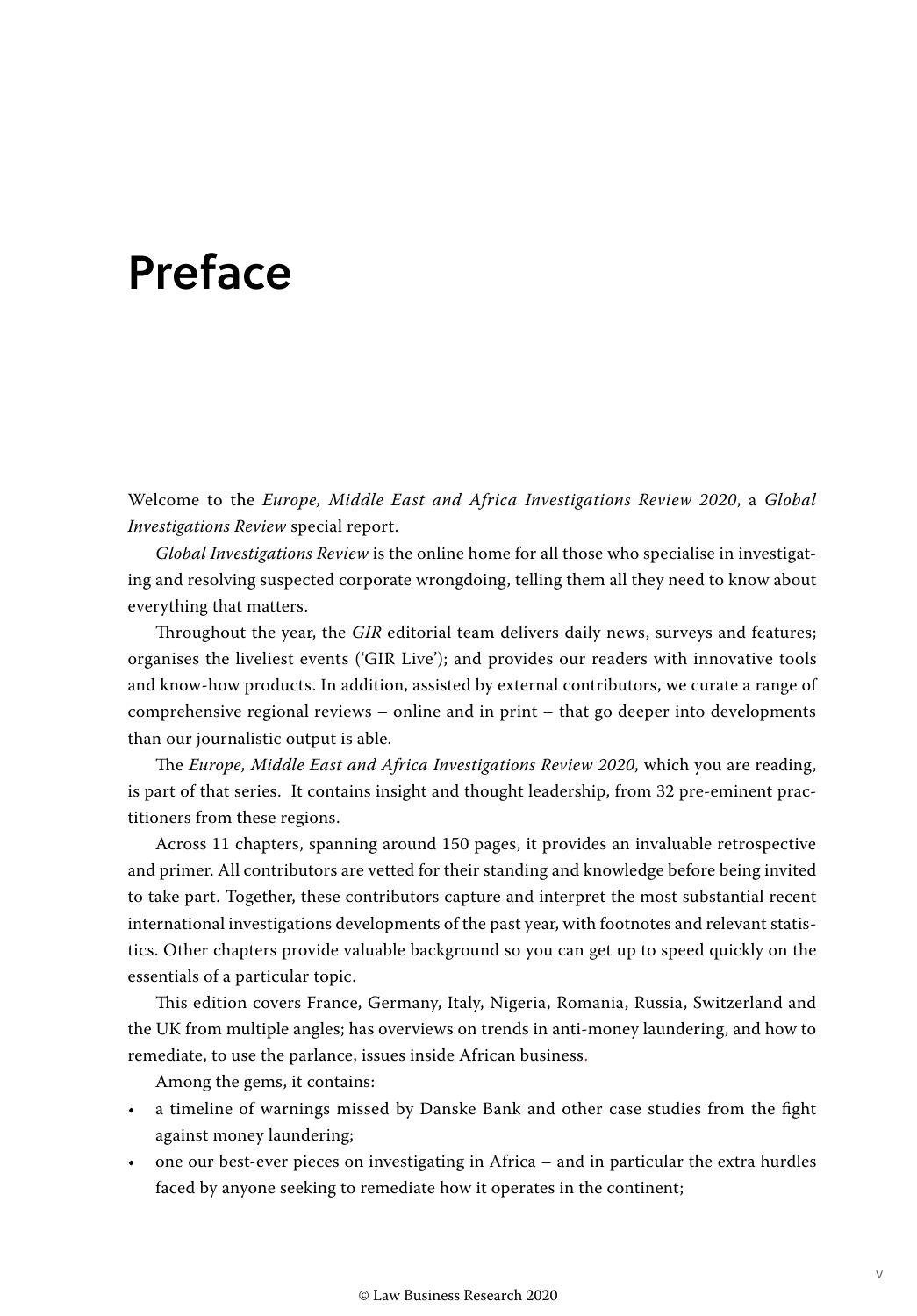- all the latest developments from France where the blocking statute is again on the agenda and a new enforcer has tentatively bared its teeth;
- handy roadmaps for setting up investigations in Germany and Switzerland; and
- how Russia wants to go straight, and the SFO and the FCA's respective years how successful were they? The verdict appears mixed.

And much, much more. We hope you enjoy the volume. If you have any suggestions for future editions, or want to take part in this annual project, we would love to hear from you.

Please write to insight@globalinvestigationsreview.com.

Global Investigations Review London *May 2020*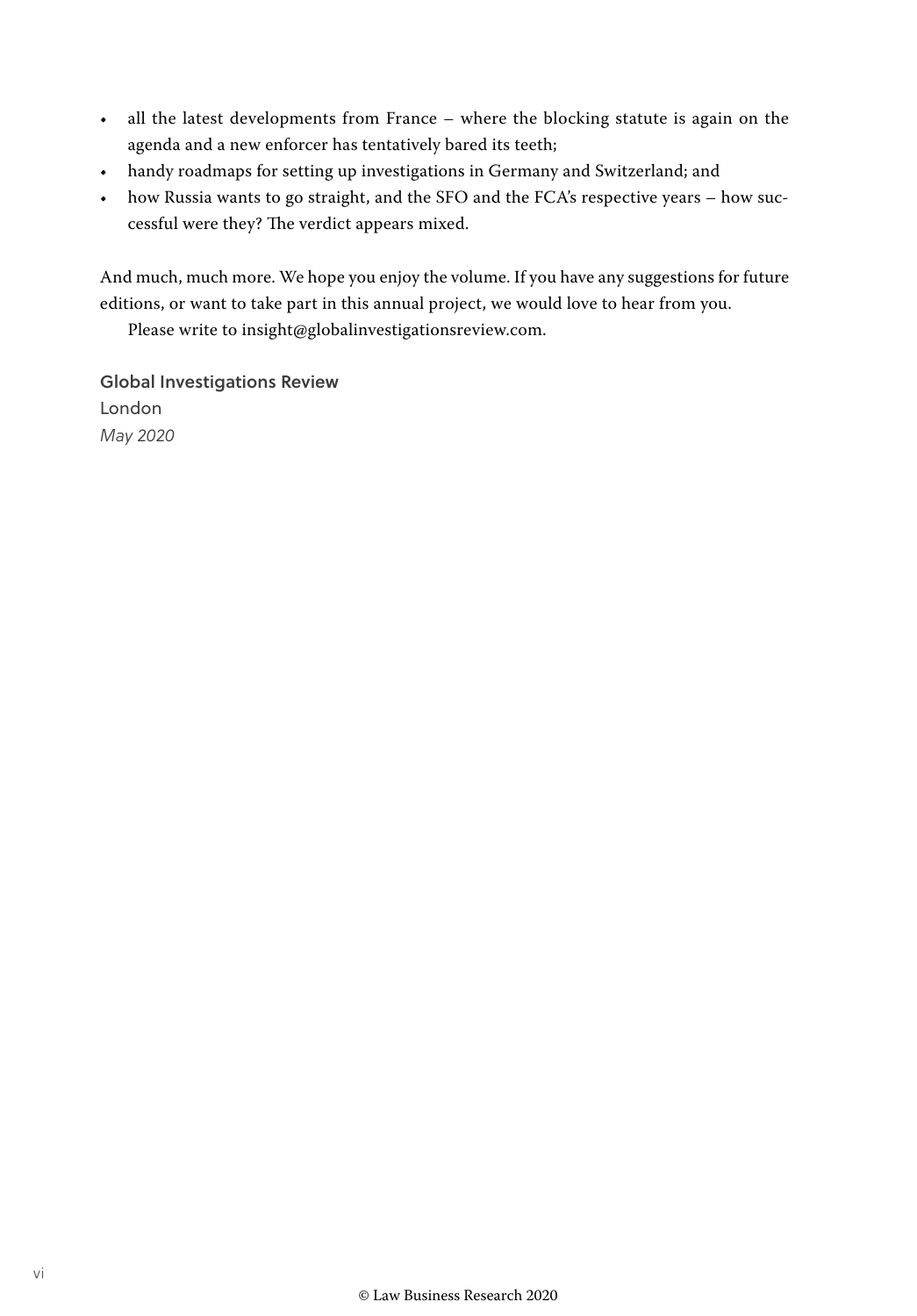## Russia: Key Issues as to Compliance Programmes and their Enforcement – an Update

Paul Melling, Roman Butenko, Ekaterina Kobrin and Oleg Tkachenko Baker McKenzie

#### In summary

In recent years Russia has joined the mainstream in terms of its legislative attack on corruption and bribery in the business sector and in its efforts to both educate its business community on best practices when it comes to anti-corruption and to oversee and enforce anti-corruption measures. Without minimising the scale of the problem that Russia faces in achieving these objectives, this chapter provides an overview of recent anti-bribery and corruption legislative measures and the guidance provided to the Russian business community with regard to said measures and their enforcement.

#### Discussion points

- New anti-corruption legislation provides for corporate as well as individual liability for bribery in both the public and private sector
- Extensive official guidance from the Ministry of Labour as to how best to build a compliance infrastructure within your organisation and how best to monitor its effectiveness
- Materials posted online by the enforcement authorities support the task of providing compliance training to both your employees and those of your third-party service provider
- Obstacles to effective and efficient internal investigations, including strict personal data protection legislation rigidly applied and limitations on attorney–client privilege
- New opportunities for self-reporting but benefits of self-reporting still open to question

#### Referenced in this article

- Law on Combatting Corruption
- Law on Advocates' Activities and the Advocates' Community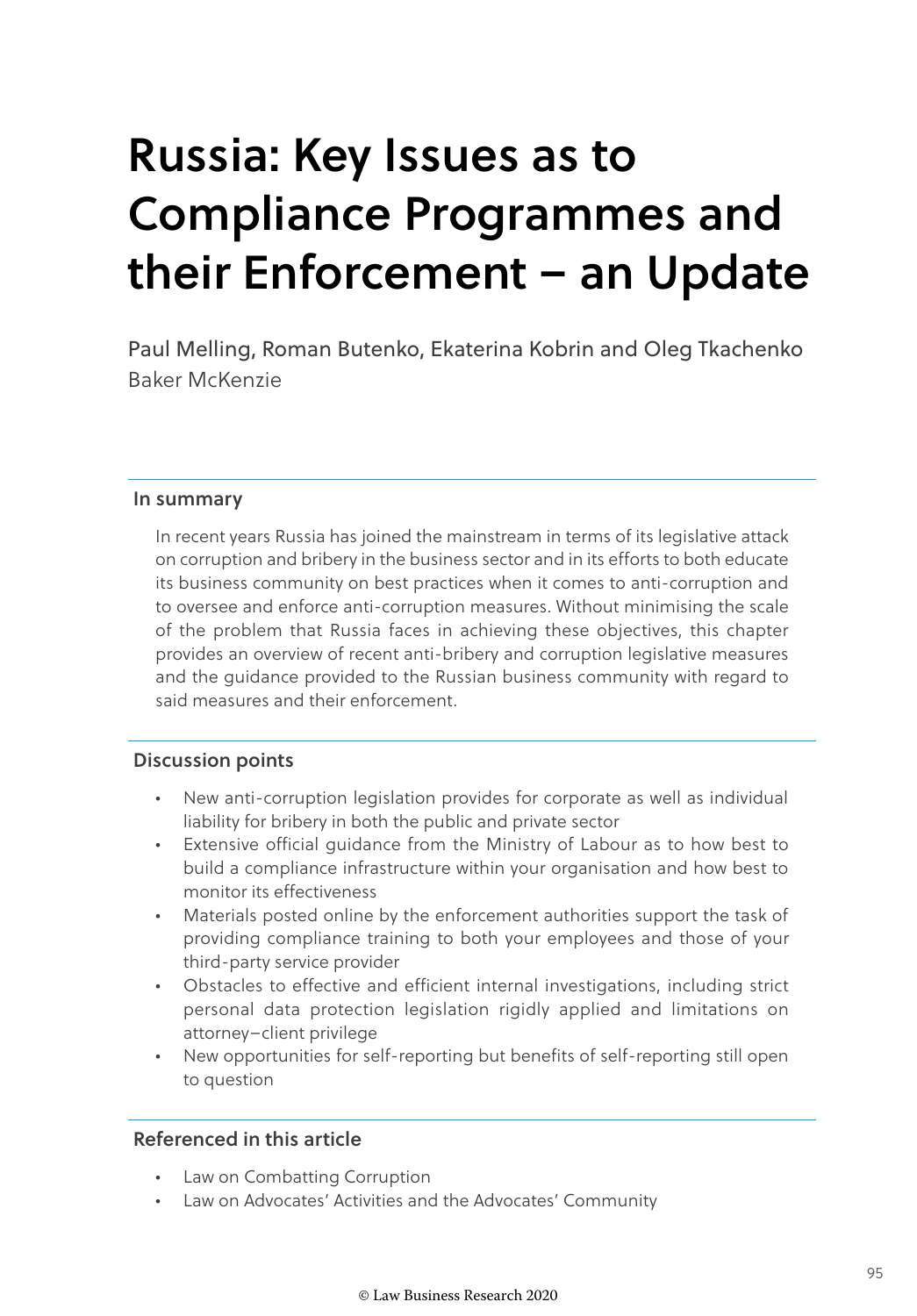The 15 months prior to the onset of the covid-19 crisis saw unprecedented official guidance from regulators across the globe on corporate compliance programmes. This guidance ranged from the US Department of Justice Criminal Division's Evaluation of Corporate Compliance Programs released in early 2019 and the recent French Compliance Function Guide, to the updated guidance on Evaluating Compliance Programmes, published in the UK in January 2020. Following several large cases involving cooperation between the National Financial Prosecutor's Office, the French Anti-Corruption Agency and UK Serious Fraud Office, the regulators in the UK (2019 Corporate Co-operation Guidance) and France (Guidelines on the Implementation of the Convention Judicial Public Interest Agreement) issued very helpful guides on cooperation with the authorities, which sets out regulators' expectations as to data retention and investigation efforts.

Russian authorities have also been busy providing practitioners with insight into the government's expectations for anticorruption compliance programmes. For the most part, the available guidance on building a compliance programme is consistent with international precedent, although there is still little insight specifically into the conduct of internal investigations and ensuring the possibility to retain and furnish evidence, including e-data. What one can say specifically is that, when rolling out a compliance programme in Russia, appropriate provisions in employment contracts and internal HR procedures will be of paramount importance. With that in mind, The Russian Ministry of Labour and Social Security (the Ministry of Labour, the employment regulator) and the standards communicated by it play a key role in the compliance process.

#### Legislation

Russia introduced an explicit requirement for companies to implement compliance measures in  $2012.^{\rm l}$  The law sets out a very basic list of measures that served as an example of the minimum a company should consider implementing to comply with the requirement. This list is nonexhaustive and includes:

- introduction of a designated anti-corruption function;
- cooperation with the authorities;
- rolling out policies and procedures to ensure a good-faith operation;
- issue of a code of ethics and business conduct;
- prevention and resolution of conflicts of interest; and
- preventing unofficial reporting and the use of forged documents.

There are no specific standards set by law, even for these measures.

There is also no liability specified for failure to comply with these requirements: the Prosecutor's Office has been making modest efforts to enforce them by issuing written binding orders to comply with the requirements following an inspection. Non-compliance with such orders can then entail serious consequences, including a potential criminal liability for individual members of management who were responsible yet failed to act.

<sup>1</sup> Russian Federal Law No. 273-FZ of 25 December 2008 'On Combating Corruption', Article 13.3 introduced 3 December 2012.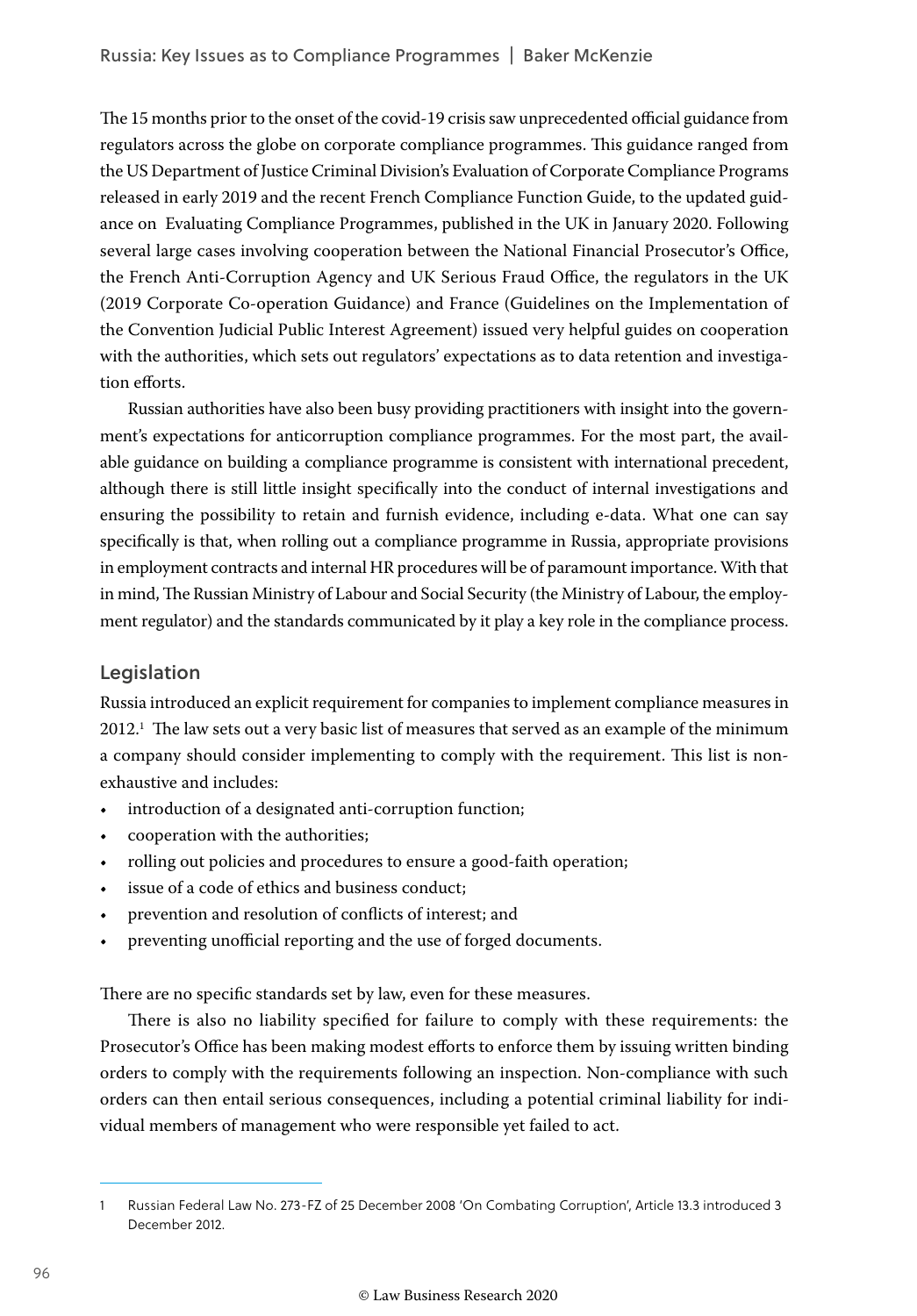Having a set of compliance measures is intended to have a tangible effect on a company's liability for corruption. Companies can be held liable under the Code of Administrative Offences for undue payments made on their behalf or in their interests $^2$  and for the illegal employment of former government and municipal officials, $3$  unless they have taken all possible measures to prevent the offence (corporate guilt).<sup>4</sup> Enforcement practice is not consistent: while in some cases companies were able to successfully plead that their anti-corruption compliance measures were sufficient, in a large number of cases the courts have hardly conducted (if at all) any analysis of the company's measures and whether they could serve as a condition for releasing the company from liability.

#### Elements of compliance: Russian Ministry of Labour practical guidance The Ministry of Labour is the authority responsible for:

*development and implementation and advisory/methodological support of measures aimed at preventing corruption in organizations, monitoring the implementation of these measures, and methodological support of such measures.*<sup>5</sup>

In this capacity, the Ministry of Labour has issued practical guidelines and recommendations concerning measures to prevent corruption in Russia and it has been very active in fulfilling this function. Since 2014, it has issued a large number of such guidelines and recommendations and we will review the most significant of these below.

State organisations and state companies in Russia for the most part roll out their anticorruption compliance programmes following these guidelines and recommendations and many privately held companies also rely on them. Although the documents issued by the Ministry of Labour are non-binding recommendations, they serve as benchmarks for the Prosecutor's Office and courts.

The guidelines and the early recommendations were issued in an environment in which anticorruption compliance was still very new in Russia and thus contain a considerable amount of tutorial material on overseas and international anticorruption regulations, best practice summaries and sample documents.

The guidelines were issued in Russian and we are not aware of any reliable translation.

<sup>2</sup> Article 19.28 Russian Code of Administrative Offences. Only individuals can be penalised for criminal offences in Russia; companies are liable for the 'administrative offence' of corrupt payments, a concept similar to the crime of corporate corruption.

<sup>3</sup> Article 19.29 Russian Code of Administrative Offences.

<sup>4</sup> Article 2.1 Russian Code of Administrative Offences.

<sup>5</sup> Decree No. 610 of the Russian Government of June 19, 2012 (as amended) 'On the Approval of the Regulations on the Ministry of Labour and Social Security of the Russian Federation'.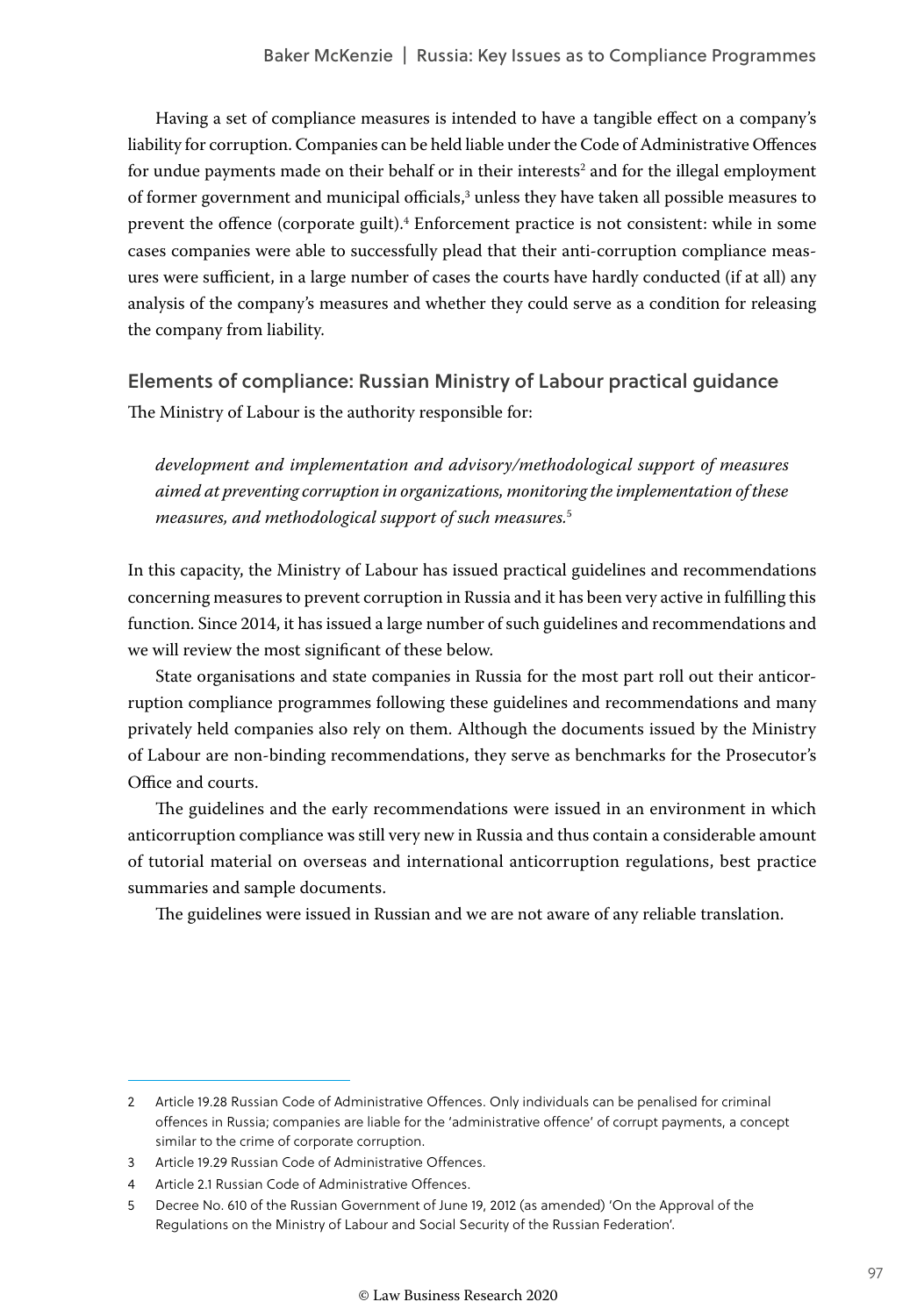#### Anti-corruption compliance system

The document, entitled Guidelines for the Development and Adoption by Organizations of Measures to Prevent and Combat Corruption,<sup>6</sup> was central to the first set of guides passed by the Ministry of Labour in early 2015. It included the ministry's insight into what reasonable compliance measures should look like. The guide was last updated in 2018. In October 2019, the ministry issued another set of guidelines called Measures to Prevent Corruption in Organizations7 , which largely reiterates the same provisions but is more detailed and better organised. In line with globally evolving best practices, the more recent recommendations have more of a focus on anti-corruption risk assessment and third-party risk management.

According to the recommendations, the minimum set of compliance policies for a company includes an anti-corruption policy, a code of ethics and a code of business conduct. Other important areas to be covered by a company's normative acts are anti-corruption risk assessment, conflicts of interest, communication and training, internal monitoring and control, and management of third parties (eg, due diligence review, avoiding conflicts of interest, anticorruption clauses).

The principles that, according to the ministry, the anti-corruption policies of a company should rest on do not come as a surprise to experienced practitioners. They are:

- tone from the top;
- communication of anti-corruption regulations to employees and their involvement in anticorruption procedures;
- effective compliance;
- adequate assessment of risks;
- communication of expected compliance standards to business partners;
- liability and inevitable punishment for employees irrespective of their position; and
- regular internal monitoring and control.

The guidelines describe what an anti-corruption programme might look like, offer a sample set of measures and outline the process for the introduction and renewal of compliance programmes.

Organising a compliance function is an area in which management enjoys broad discretion. Companies are offered a lot of freedom as to how they want to structure their compliance function and what department will be responsible for compliance. Importantly, the compliance unit must have a direct reporting line to top management (but the document is silent as to reporting thereafter), should be sufficiently staffed and should be given the resources and powers to exercise its functions.

The guidelines, in their first edition in 2015, introduced the requirement for companies to conduct anti-corruption compliance risk assessment and they outlined very broadly procedures for risk assessment and associated record keeping. In 2019, risk assessment procedures were addressed specifically by the Ministry of Labour in a special set of recommendations.

<sup>6</sup> https://rosmintrud.ru/ministry/programms/anticorruption/015/0.

<sup>7</sup> https://rosmintrud.ru/uploads/magic/ru-RU/Ministry-0-106-src-1568817692.8748.pdf.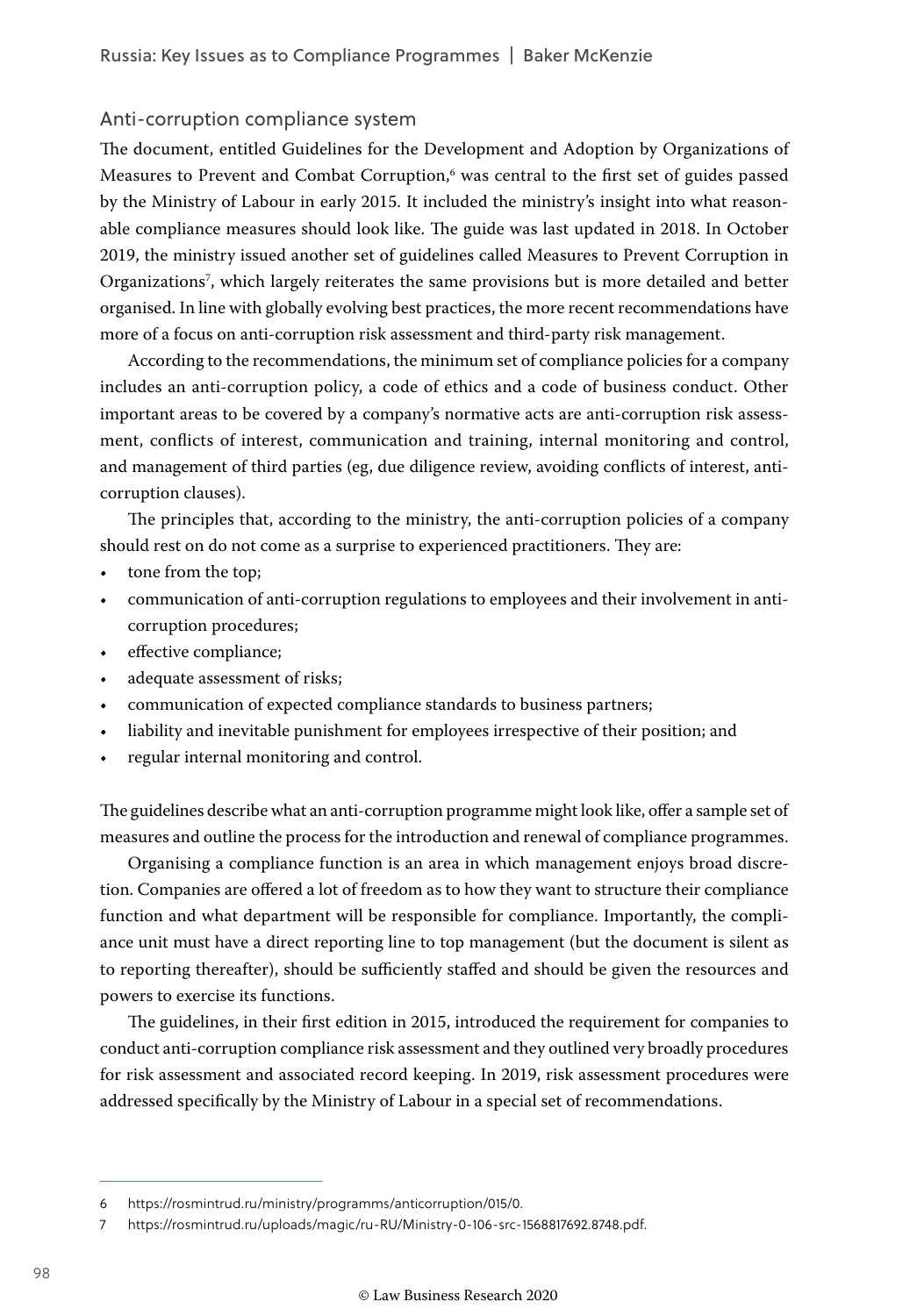Dealing with conflicts of interest and enforcing the relevant policies and procedures is central to effective compliance and the ministry devotes a large part of the document to explaining the general and more industry specific rules (eg, detailing the risks for the financial sector or medical and pharmaceutical companies).

The expected standard of cooperation with the authorities includes a number of commitments, including:

- reporting corruption;
- non-retaliation against reporters (Russian legislation on this remains however pending);
- cooperation with investigators and inspectors; and
- retention of evidence.

Companies are recommended to participate in nationwide anti-corruption initiatives, such as, for example, the Anti-Corruption Charter of Russian Business.<sup>8</sup>

#### Anti-corruption risk assessment guidelines

One of the most recent guidelines was released by the Ministry of Labour in September 2019 and entitled Recommendations on the Procedure for Assessing Corruption Risks in an Organization.9 The 25-page document is essentially a very detailed guide to what anti-corruption risk assessments should be. It also encloses sample documents introduced by companies in Russia, such as a risk assessment plan, a risk modelling report and a comprehensive risks map.

Earlier, in 2017, the ministry had already taken steps to issue recommendations for anticorruption risk assessments, but the 2017 guide applied to state authorities and state corporations or companies only.10 The new set of recommendations is offered to all entities.

When working on the 2019 risk assessment guide, the ministry apparently did extensive research into international best practice and widely accepted standards of anti-corruption risk assessment.

In our view, the document provides very good guidance, although, in our practice of advising clients in Russia on compliance risk assessment, we seldom come across procedures and records anywhere near so detailed and sophisticated.

The guidelines are organised as a step-by-step procedure for the identification, analysis and ranking of corruption risks. They consistently promote the idea of adequacy of risk assessment procedures for the specific company into which they are to be introduced, for example based on its size, industry sector and available resources. The basic recommendation is to start with a calendar plan, first identify the priority areas and then progressively roll out risk management procedures to all other aspects of the company's activities. This is a very reasonable recommendation and clients could benefit from taking it on board. Instead of waiting for the right moment to conduct a comprehensive risk assessment of all of the business, it makes sense to prioritise and start with the high risk areas.

<sup>8</sup> http://against-corruption.ru/en/.

<sup>9</sup> https://rosmintrud.ru/uploads/magic/ru-RU/Ministry-0-106-src-1568817604.7941.pdf.

<sup>10</sup> https://rosmintrud.ru/ministry/programms/anticorruption/9/8.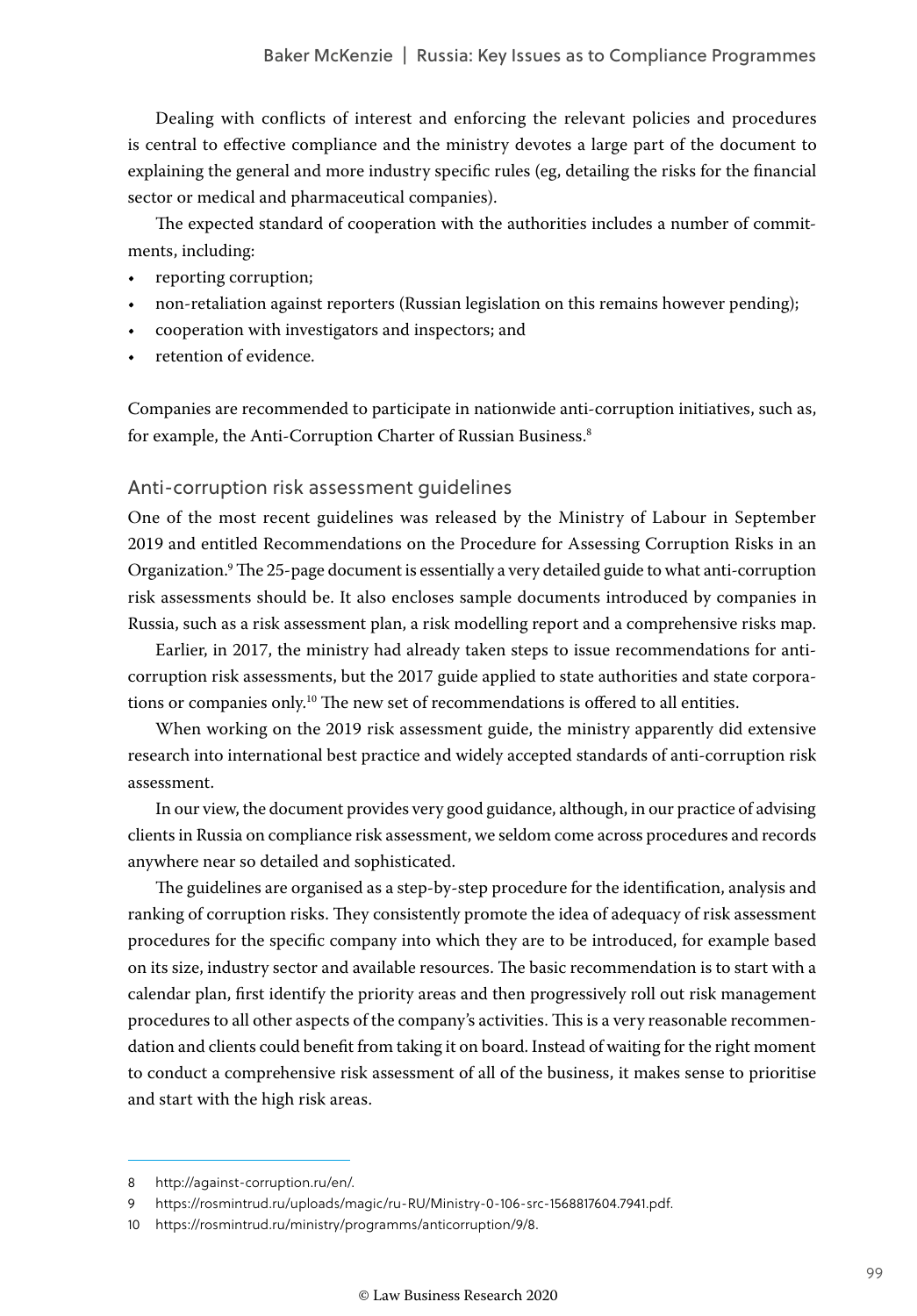In identifying high risk areas, companies are predictably invited to follow value-based and risk-based approaches. Government-facing functions are a priority, including sales via state procurement, obtaining licences, permits and approvals, and dealings with state officials in the course of inspections. Examples of other high risk areas listed by the ministry include procurement for company needs, real estate transactions, disposing of property including non-core assets, budgetary functions (providing loans, marketing, sponsorship), use of intermediaries and remuneration or bonus schemes for employees. Companies are reminded that compliance risks can be created not only by their own employees, but also by third parties (agents, consultants, distributors, among others).

When assessing risks, companies are expressly advised to take into account their exposure to the laws of other countries where they (or their business partners) operate, including the Foreign Corrupt Practices Act (FCPA) and UK Bribery Act.

The standard set by the ministry for risk assessment procedures includes collection of data through document review and interviews with key employees, risk modelling, identification of existing risks and controls and their owners, risk ranking, gap analysis and identification of remedial risk mitigation actions.

#### Employees' obligations and motivation

In October 2019, the Ministry of Labour published its Memorandum on Employee Duties and Motivation in Organizations.<sup>11</sup>

The ministry explained that the obligation to comply with anti-corruption policies and procedures should be made part of the employment contract and that disciplinary (employment law) sanctions should be consistently applied to employees who fail to meet those obligations.

In addition to the inevitable sanctions for those in breach of their employment contracts, companies are encouraged to introduce monetary and non-monetary benefits as motivation for compliance on the part of their employees. Companies should not discourage employee compliance by setting key performance indicators that lead employees to prioritise performance over compliance.

As everyone with experience in this market is well aware, it is very difficult to sanction employees and especially to terminate their contracts for corruption-related offences in the absence of a valid court verdict against the non-compliant employees. It remains to be seen if enforcement practice will move in the direction of giving companies more opportunity to sanction rogue employees. Recently our firm won several cases in Russia for clients arising from the termination of the contracts of employees who, according to internal investigations, had failed to comply with internal compliance policies and procedures. Nonetheless, the dominant practice for parting company with the non-compliant employee remains the mutually agreed separation agreement, often coupled with a monetary sum paid to the employee.

<sup>11</sup> https://rosmintrud.ru/uploads/magic/ru-RU/Ministry-0-106-src-1568817742.8173.pdf.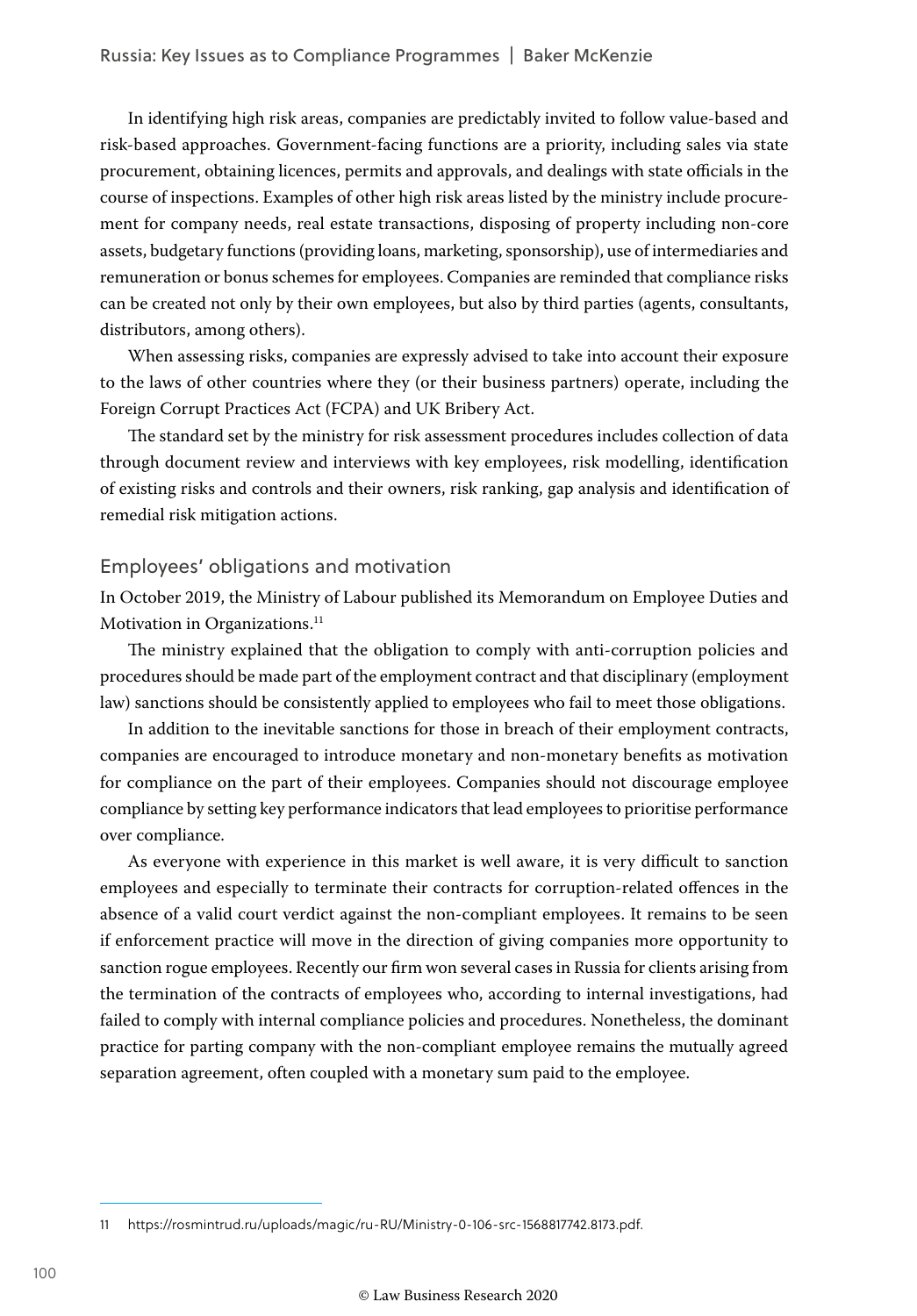#### Compliance function structure

The Ministry of Labour updated its model job description for the compliance role in 2018.<sup>12</sup> Formally, the guidelines applies to state corporations and state-owned entities, however private businesses can benefit from this example.

The document sets a ratio of 1 to 100 as a recommendation for the size of the compliance unit relative to the overall number of employees. In our experience, this is a very generous ratio that is seldom met in the headcount of compliance units in private clients.

As we note in more detail below, internal investigations remain a relatively unregulated area in Russia. The compliance function guidelines explain, however, that compliance officers should have a right to conduct internal checks, including interviewing employees, subject to this function being included within the scope of their functions by internal regulations.

#### Prosecutor's Office guidance

The Prosecutor's Office (together with its territorial subdivisions) is the main driver of enforcement practice for corporate corruption offences, as it is the authority in Russia that investigates corporate corruption cases under article 19.28 of the Russian Code of Administrative Offences.

Prosecutors also perform the function of overseeing compliance with anti-corruption laws as per the international treaty obligations of the Russian Federation. Designated anti-corruption compliance departments have been established at all levels of the Prosecutor's Office. As part of this function, they make inquiries into the existence of corporate compliance programmes. Prosecutors are frequent speakers at compliance conferences and roundtables.

The anti-corruption compliance department of the Prosecutor's Office on its designated website<sup>13</sup> publishes a wide range of educational materials that compliance managers may find helpful in their work, especially if they have limited resources. Local companies with international best practice support from global headquarters can also benefit from these materials. Particularly worthy of mention are the Prosecutor's memorandа on Corporate Liability for Corruption<sup>14</sup> and Gifts to Public Officials.<sup>15</sup>

The Prosecutor's website even hosts movies with role-played high-risk situations and these fit very well into internal compliance training programmes.

#### Internal investigations

The ability to conduct effectively internal investigations into corruption and related allegations is a hugely important element of an effective compliance programme, but this aspect of the work of compliance managers and counsel remains a blank area in the Russian regulatory framework: there is almost no official guidance or reliable enforcement practice. Practitioners often have to rely on their own interpretation of local laws and follow international best practice. This makes

<sup>12</sup> https://rosmintrud.ru/ministry/programms/anticorruption/015/1.

<sup>13</sup> https://genproc.gov.ru/anticor.

<sup>14</sup> https://genproc.gov.ru/upload/iblock/dbc/yurlica\_2019.pdf.

<sup>15</sup> https://genproc.gov.ru/upload/iblock/577/anticor\_zapret.pdf.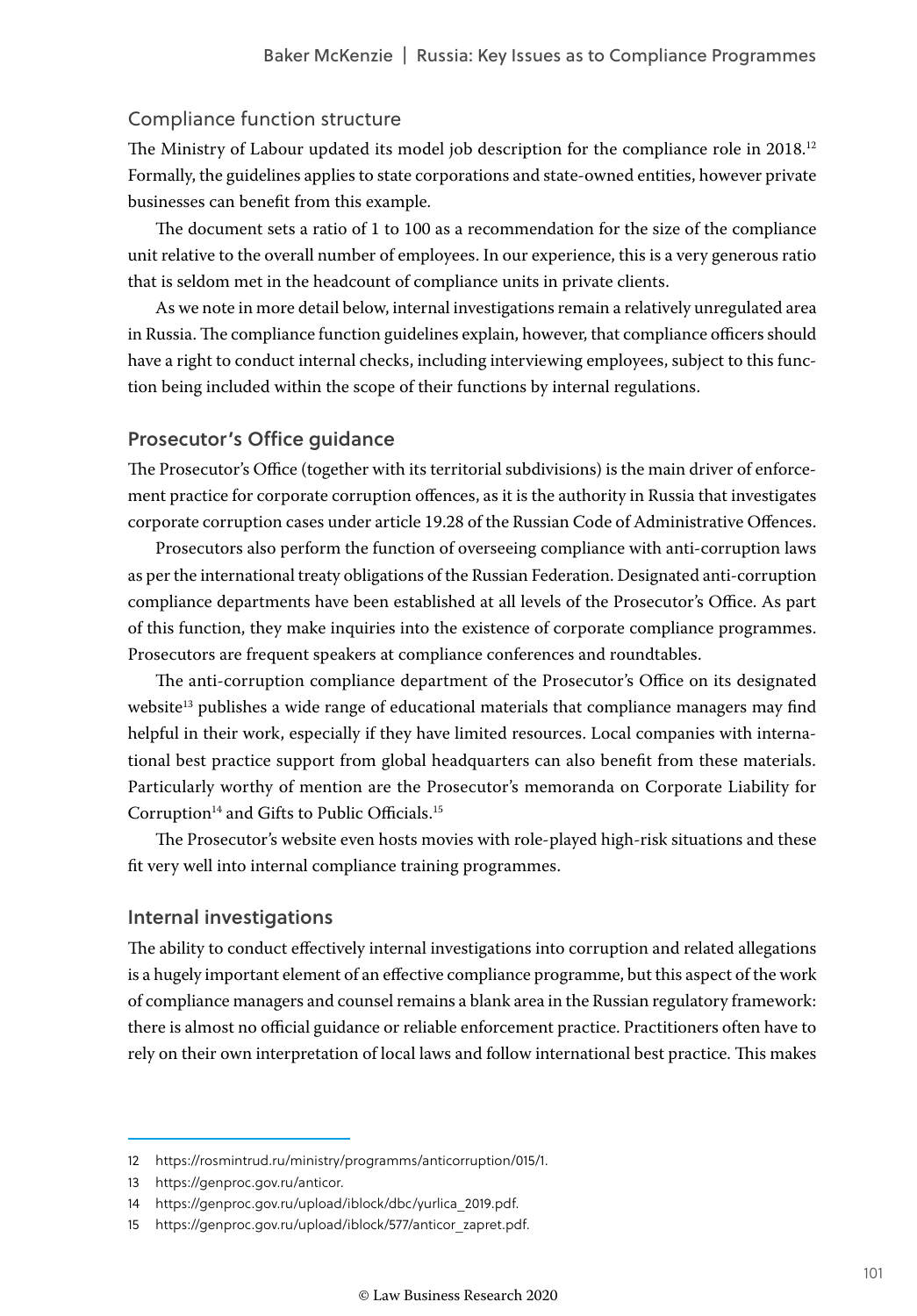internal procedures (eg, investigation policies, rules on the use of corporate devices and IT systems, use of the company's property for private purposes) key to the process and companies should properly issue them as local normative acts.

The most problematic aspects of internal investigations include the treatment of personal data, correspondence and private information collected during the investigation, protection of attorney–client communications and work products and reporting internal findings to the authorities.

#### Personal data, correspondence and private information

The Russian Law on Protection of Personal Data and legislative requirements for the localisation of individuals' data in Russia has set the bar very high in protecting privacy in any internal investigation conducted in Russia.

In the absence of any official clarifications or court practice, the safest option to comply with the data privacy requirements is to seek written consent from all those being interviewed to any transfer of that person's personal data (even to associated companies in the same corporate group). Two options are possible:

- consent can be obtained in advance of any investigation being required, but should clearly state the purpose (ie. verification of correspondence to internal company policies and procedures); or
- specific consent can be obtained from the data owners at the beginning of the investigation.

If for any reason it is not possible to obtain consent, the investigating entities may invoke other legal grounds for personal data processing that do not require the employees' consent. For example, as the ultimate goal of internal anti-corruption investigations is to eliminate noncompliance with legislation and (probably) local internal policies, the processing of data of employees within the investigation can based on such legal grounds as:

- the necessity to achieve the objectives set out in Russian legislation; or
- the necessity to exercise the rights and legitimate interests of the operator or third parties.

Although this approach seems logical and is based on the law, we are not aware of any positive enforcement practice using this interpretation.

Properly documenting the investigation is essential. Companies should officially initiate the investigation with an order of the general director appointing individual investigators as the authorised representatives of the employer. In this case, the investigators will have access to the employees' data on behalf of the employer even without the written consent of the employees. Such an investigation would have to be completed within strict deadlines and would end with another order of the general director reporting the findings.

Internal investigations do not usually target information about an employee's private life, but today's working environment makes it impossible to draw a clear dividing line between one's private and professional life, especially for those who work with 24/7 availability. Hence, it is commonplace for employees to store some pieces of information about their private life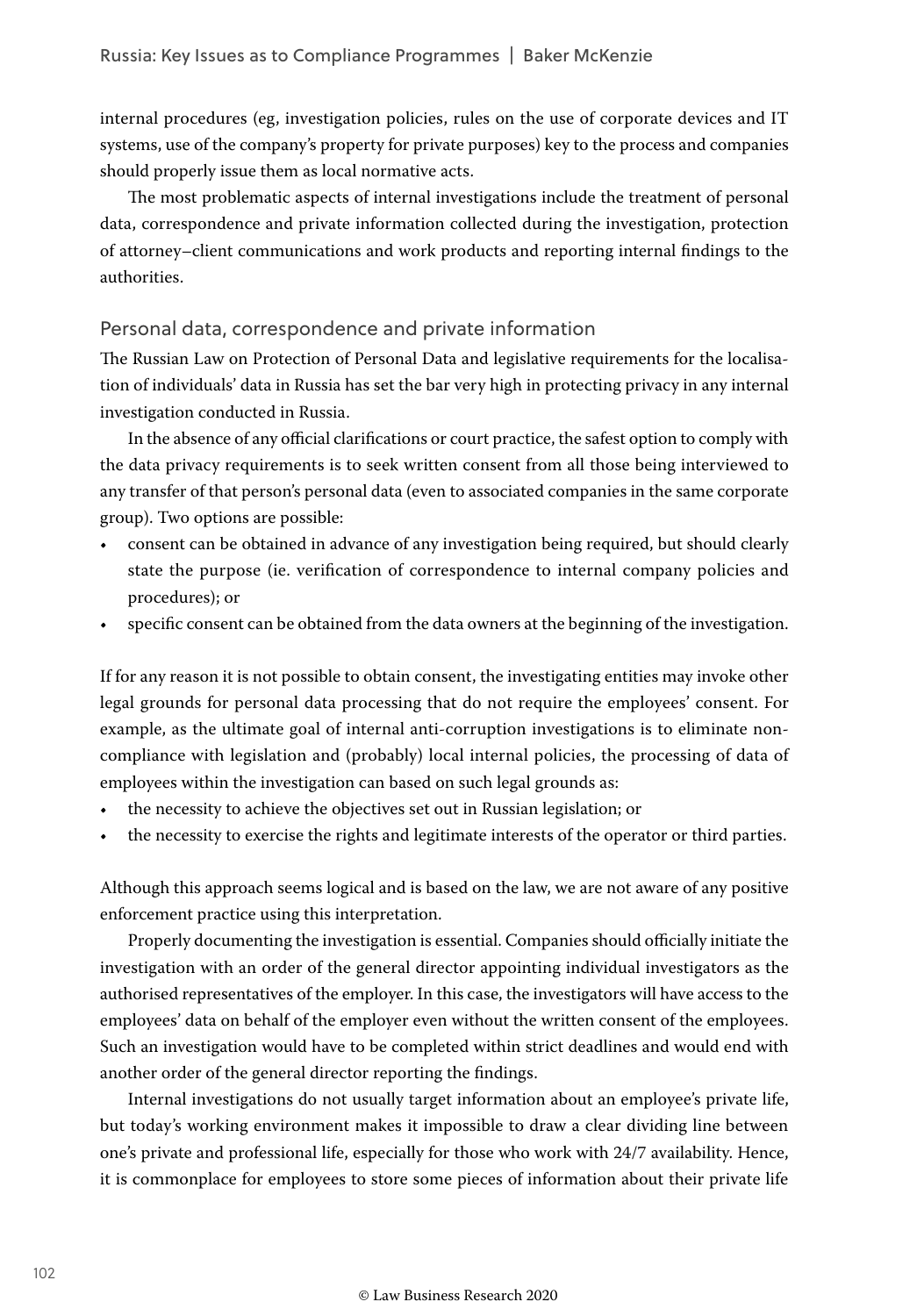(eg, private photos, documents, correspondence) on their corporate devices. This information, if accidentally found, should be ignored and not used in the investigation. Search terms should be carefully formulated so as to minimise the risk of encountering this information.

There is criminal liability in Russia for the illegal collection or distribution of data about an individual's private life containing a personal or family secret without his or her consent, although a criminal prosecution for truly unintended collection of information as to an individual's personal life could not be justified. An appropriate internal policy on use of corporate IT solely for business purposes can be helpful in supporting a position that all information found on corporate IT must be business-related or in supporting an argument that by placing such information on corporate IT the employee has de facto consented to it being accessed.

#### Protection of attorney–client communications and work product

It is common knowledge that the Russian legal system has a different approach to the concept of legal privilege as compared to common law jurisdictions.

In Russia, irrespective of the area of law, legal advice and representation in court proceedings may be provided by advocates (practitioners who are the members of a Bar) and by other legal practitioners persons with few limitations.16 However, professional secrecy is protected only in relationships between clients and advocates.

Article 9 of the Federal Law on Advocates' Activities and the Advocates' Community defines an advocate's secret very broadly: any information related to the provision by the advocate of legal services to his or her client.

This article also provides three types of guarantee against disclosure of this sensitive information:

- prohibition on calling and questioning advocates as witnesses concerning matters known to them in relation to their legal services;
- prohibition on searching advocates' premises except on the basis of a court order; and
- prohibition on using materials contained in the advocate's file (called a dossier) as evidence for prosecution of the advocate's clients.

In addition to the above, the Russian Criminal Procedural Code provides additional guarantees to protect advocates from pressure from the law-enforcement authorities. In particular, it establishes a special and complex procedure for initiating criminal cases against advocates. A decision as to the initiation of a criminal case against an advocate must be taken by the Regional Head of the Investigative Committee.<sup>17</sup> Mandatory escalation of the matter to this high level is aimed at decreasing the risk that low-level officers put pressure on the advocate by commencing an arbitrary criminal case against him or her.

<sup>16</sup> Eg, generally practitioners who are not members of a Bar cannot act as defence attorneys in Russian criminal proceedings.

<sup>17</sup> Article 448, sub-clause 1.10 Russian Criminal Procedural Code.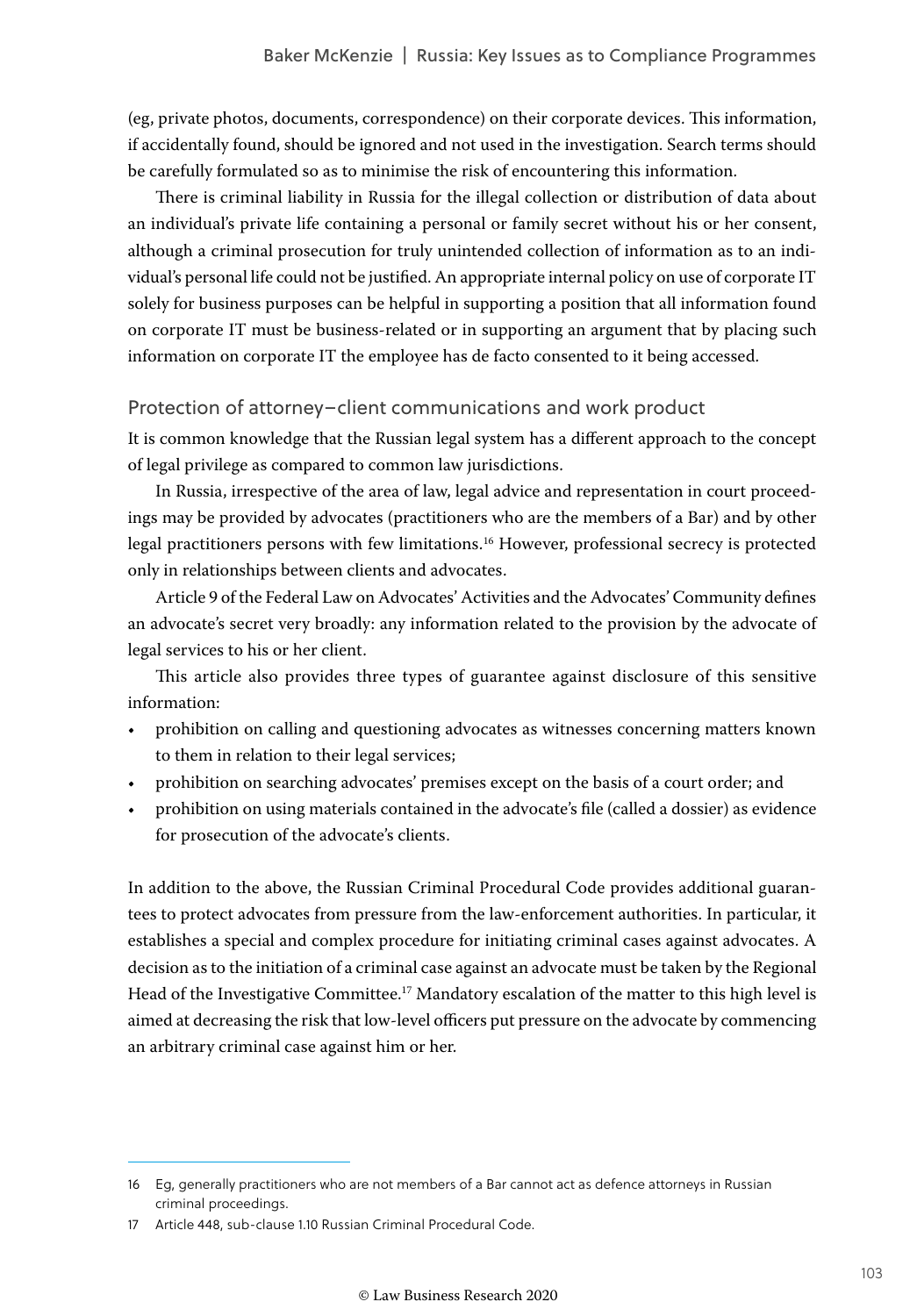In post-Soviet Russia, the Russian Constitutional Court in a number of cases<sup>18</sup> stressed that advocates enjoy special protection from search and seizure.

Some cases have been escalated to the European Court of Human Rights (ECHR), where legal advisers other than advocates have been seeking similar treatment. In the most recent and important case against Russia (*Kruglov and others v Russia*),<sup>19</sup> the court stated that it would be incompatible with the rule of law to leave without any particular safeguards to the relationship between clients and their legal advisers who, with few limitations, practise, professionally and often independently, in most areas of law, including representation of litigants before the courts. Given this, the court found that searches without judicial authorisation of the premises of the applicants in that case, who were practising lawyers but not advocates, had been conducted arbitrarily.<sup>20</sup> The ECHR underlined that those practitioners who do not have advocate status should therefore enjoy the same safeguards as to the protection of privileged documents and information as advocates possess.

It remains to be seen how this ECHR opinion will affect Russian practice. Thus far, Russian law has not been amended. It still provides protection for privileged information only to those legal professionals who are advocates. We believe that unless and until privilege protection is introduced as a new law, any documents and information seized from the premises of those professionals who are not advocates would be admissible evidence in Russian courts.

Even the participation of advocates in an investigation is not an absolute guarantee against disclosure of their privileged documents. Cases of attorney–client privilege violation by Russian law enforcement authorities are still reported even where advocates are involved. However, the community of advocates vigorously defends its members and their exclusive rights provided by the law – with cases of violation receiving massive press coverage and having decreased substantially over recent years. All these efforts have had a positive effect on law enforcement practice and have resulted in a more cautious approach by the law enforcement authorities towards violating attorney–client privilege. Violations of Russian law concerning attorney–client privilege and involving advocates is now rare.

In view of the above, and taking into account the unpredictable law enforcement environment in Russia, it is not surprising that companies hire advocates to conduct internal investigations.

#### Self-reporting under Russian law

In 2018, Russian law was updated to include provisions as to the voluntary disclosure of corruption offences by companies<sup>21</sup> (a similar provision of self-reporting agreements violating antitrust law had been part of Russian law since 2017).<sup>22</sup>

<sup>18</sup> See, for example, Resolution of the Constitutional Court No. 33-P dated 17 December 2015.

<sup>19</sup> ECHR judgment dated 4 February 2020.

<sup>20</sup> In the case in question, the investigating authorities had obtained judicial authorisation for the searches in respect of the advocates, in accordance with the procedure prescribed by law. E.g, para 121, 122, 137 of the ECHR judgment re: Kruglov and others v. Russia dated 4 February 2020.

<sup>21</sup> Article 19.28 of the Russian Administrative Code, note 5.

<sup>22</sup> Article 14.32 of the Russian Administrative Code, note 5.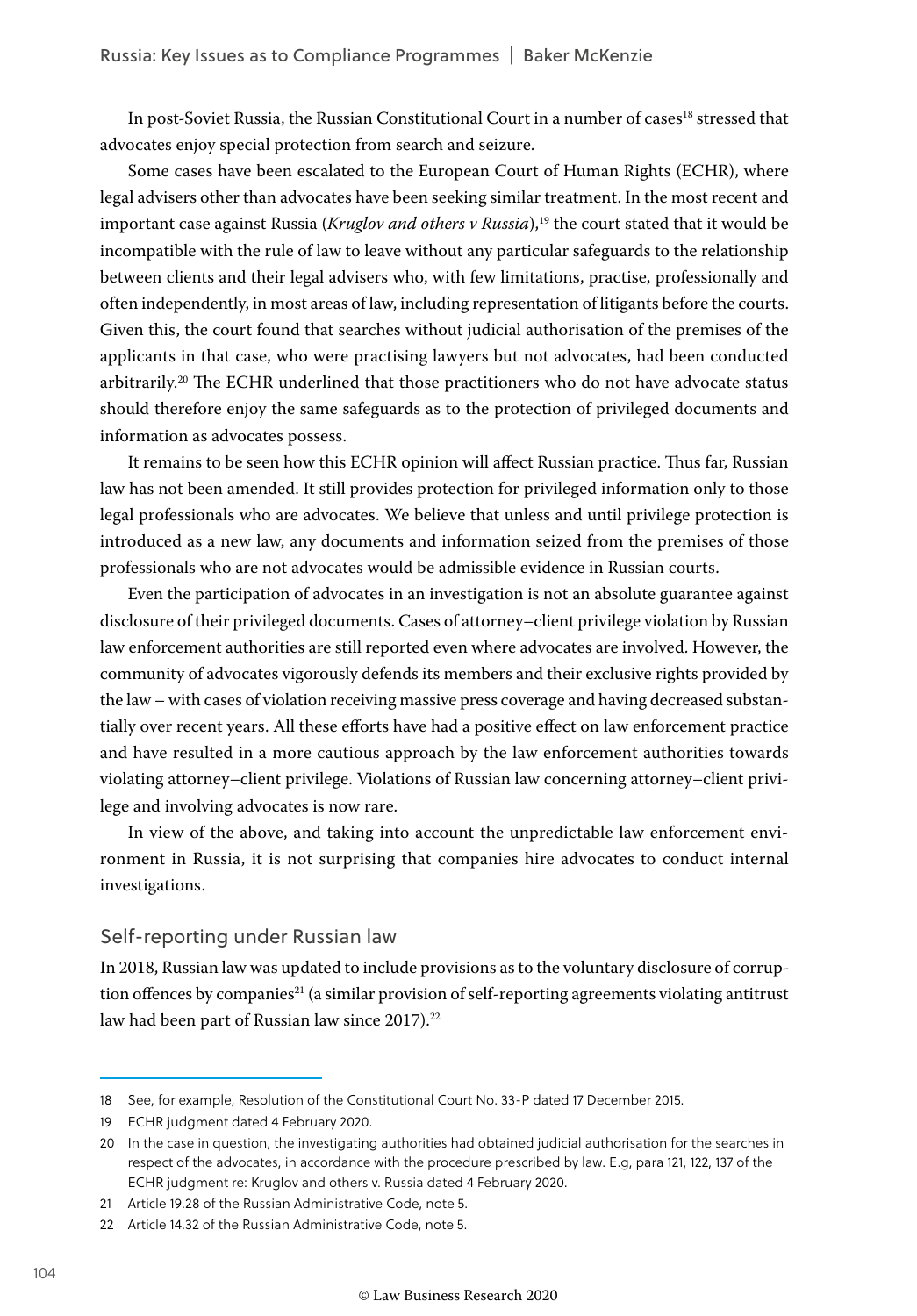In particular, companies are released from liability for a corporate corruption offence if they contributed to the uncovering of the offence, assisted in the administrative investigation or the uncovering and investigation of the crime, or if they faced extortion. At the same time, Russian law contains no liability for the non-reporting of corruption offences.

The enforcement practice around these new legal provisions remains inconsistent. We are aware of a number of cases in the past year where the courts applied this provision to release companies from liability, but we have also seen cases where courts declined to apply this provision in seemingly similar circumstances. The enforcement authorities have not issued any guidance for evaluation of a company's efforts towards self-reporting and, in their public presentations, have mostly concentrated on the proper timing of self-reporting.

As to the timing, a decision to release from liability on the ground of self-reporting can be taken either by the enforcement authorities at an early stage of proceedings under the Code of Administrative Offences, or by the courts in the subsequent public proceedings. Thus self-reporting could very easily lead to no benefit at all if the prosecutor declines to release the company from liability and proceeds to bring the case to court

Clearly companies should carefully consider the risks related to self-reporting on a case-bycase basis. Among the other factors to be taken into account are the following:

- commencement of a criminal investigation into corruption involving employees of the company or business partners;
- known facts of self-reporting of a suspected individual in his or her personal capacity;
- disruption to business, caused by various investigative measures;
- self-reporting triggers under applicable anti-corruption laws in other jurisdictions; and
- the potential amount of the fine that could imposed for the offence (fines could reach 100 times the amount of a bribe or proposed bribe).

#### Conclusion

To some, the very notion of comprehensive anti-corruption legislation and compliance practices in Russia may come as a complete surprise, but only if you happened to have missed out on the fact that Russia's days as 'the Wild East' are many years behind it. This is not to say that Russia will likely be making a rapid climb up the Transparency International Corruption Perceptions Index any time soon. What it does mean, though, is that, in driving home the message of ethical business practices and the importance of eradicating bribery and other forms of corruption, a multinational corporation no longer has to reference the FCPA or the UK Bribery Act but can reference instead the (almost identical) obligations of the business under Russian law and the substantially similar local guidance as to meeting those obligations.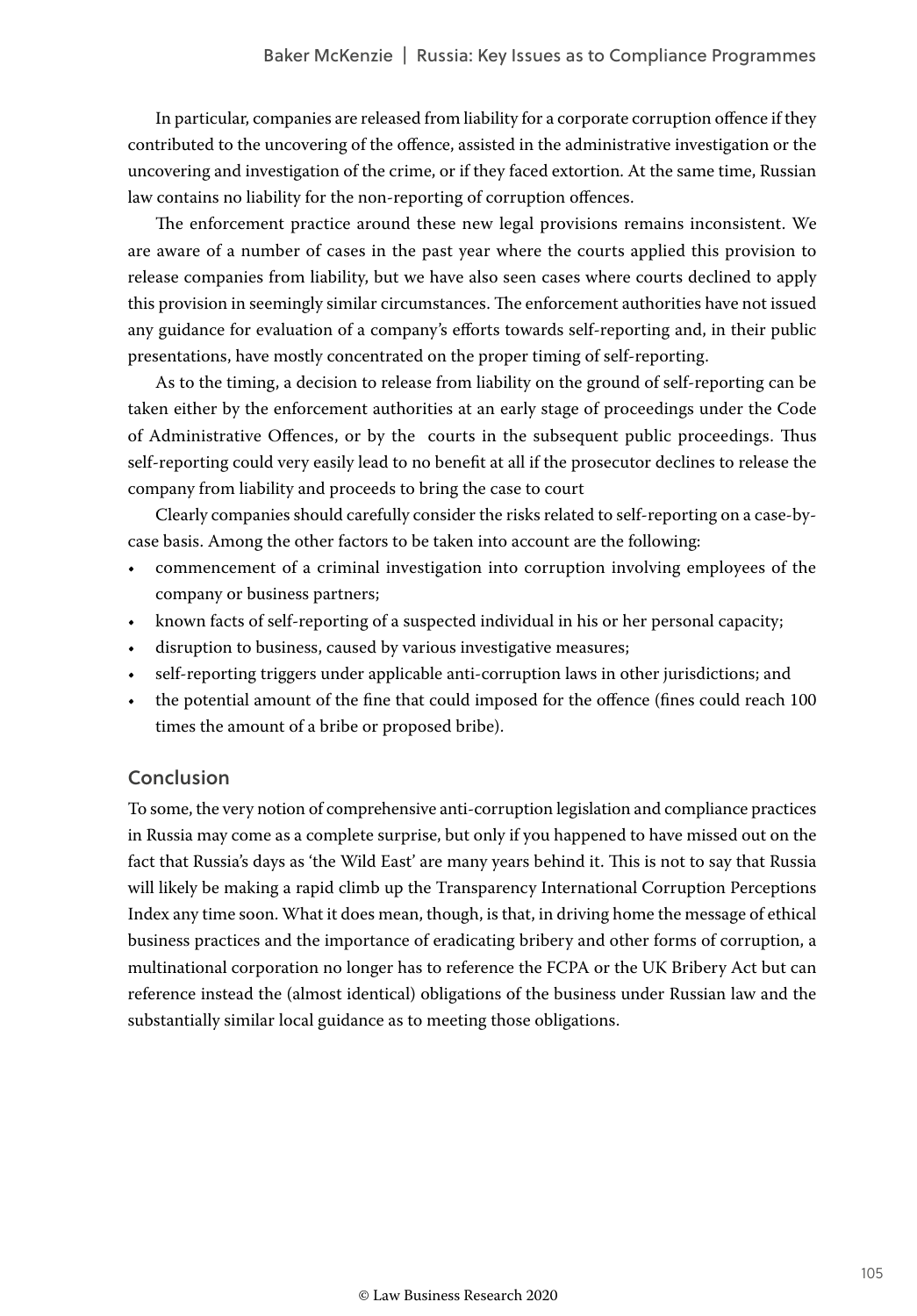

Paul Melling Baker McKenzie

Paul Melling is an English solicitor who has spent his entire professional career working in the countries of the former USSR, having opened Baker McKenzie's Moscow office in January 1989. He has been resident and practising law in Moscow for over 30 years. In addition to being the founding partner of Baker McKenzie Moscow, he also opened his firm's Almaty office in 1995. He is the founder and leader of Baker McKenzie's compliance and investigations group in Moscow. He is also honorary legal adviser to the British Ambassador to Russia and a member of the Advisory Council of the Russo–British Chamber of Commerce.

Paul is known particularly for his work with multinational corporations in the life sciences sector (both pharmaceuticals and medical devices). In *Chambers Europe 2020*, he is ranked as an 'Eminent Practitioner' in the life sciences section and, as far back as 2009, he received the Distinguished Service Award from the Association of International Pharmaceutical Manufacturers for his 'Outstanding Contribution to the Development of the Russian Pharmaceuticals Market'.



Roman Butenko Baker McKenzie

Roman Butenko is an associate in Baker McKenzie's Moscow office and a criminal advocate admitted to the Moscow city bar. He specialises in the area of anti-bribery compliance and investigations, criminal law and dispute resolution. Roman spent around one year in the Washington, DC office of Baker McKenzie, where he advised and assisted clients on various anti-bribery compliance matters. He also gained the unique multicultural experience of advising and representing clients across Central Asian jurisdictions during his over two year-practice in Almaty, Kazakhstan. Roman has a PhD in law and is a visiting lecturer at the Russian Ministry of Economic Development, as well as at a number of leading Russian universities, where he lectures on anti-corruption compliance matters. In 2019, Roman co-authored a major research paper for Baker McKenzie on the topic of corporate anti-corruption enforcement in Russia.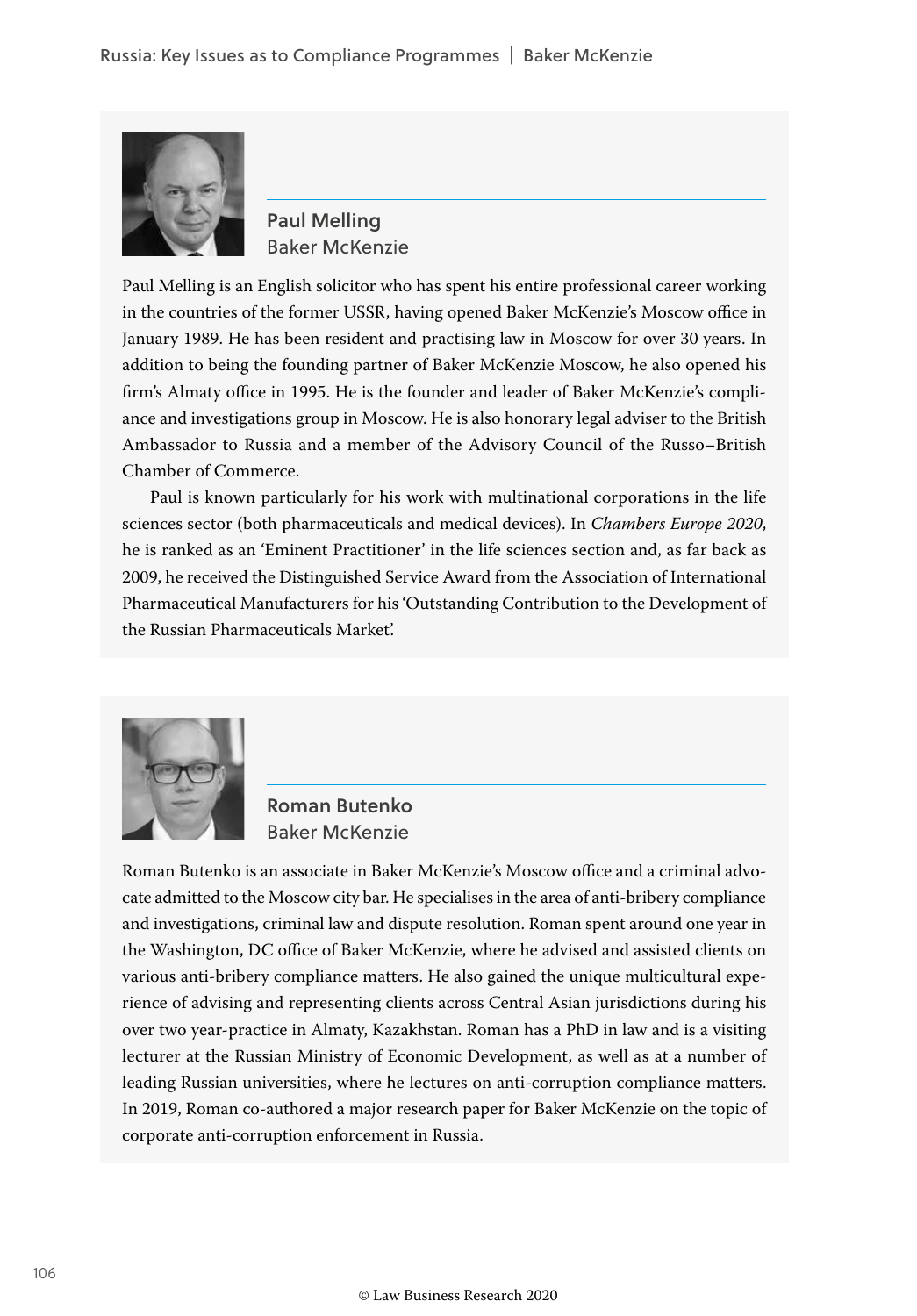

Ekaterina Kobrin Baker McKenzie

Ekaterina Kobrin is a senior associate with Baker McKenzie in Moscow, working exclusively in the firm's compliance and investigation practice in the region. Her focus is on compliance, investigations and risk management and she has extensive prior experience in litigation and arbitration. An experienced investigator, she has led investigations in the post-USSR region for global clients operating in pharmaceuticals, IT and telecoms, energy, mining and infrastructure industry, consumer goods and electronics manufacturers, fast food and retail chains, logistics and facility management providers. She has handled matters involving bribery, fraud and conflicts of interest allegations, ethics violations and antitrust compliance cases. She also advises on privacy and data protection and is an expert on the legal aspects and practical challenges of forensic data collection, including those cases with complex privacy concerns.



Oleg Tkachenko Baker McKenzie

Oleg Tkachenko is an associate with the Moscow office of Baker McKenzie and a Russian advocate. He focuses on criminal law and procedure and also specialises in investigations and litigation. He obtained this status and was admitted to the Moscow Region Advocates Chamber in 2004. Oleg is a former tax police officer. He worked at the Central Office of the Russian Tax Police from 2001 until 2004. His experience includes defence in a wide range of criminal cases, representation of victims, as well as assisting with searches and seizures, interrogations and internal investigations. Oleg is recommended for criminal proceedings and white-collar crime related issues by *The Legal 500 EMEA 2020*.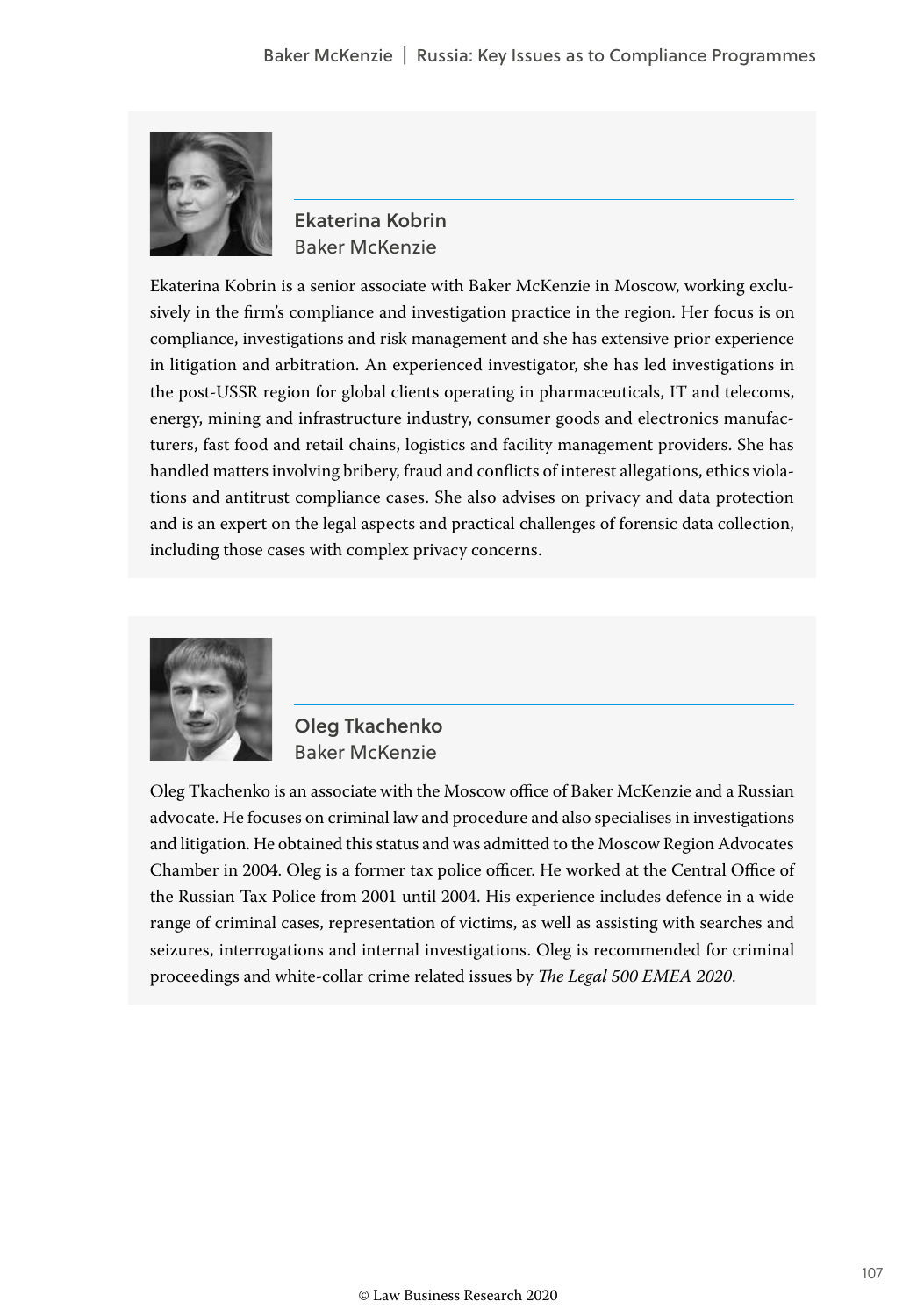

For more than 70 years, Baker McKenzie has been effectively providing global advice for large domestic and multinational clients and for over 30 of those years providing such advice in Russia. The size and global reach of our firm, with its 78 offices in 46 countries, guarantees that know-how is shared among jurisdictions and allows resources from our international network to supplement local office needs. Our lawyers advise clients on criminal and criminal procedure law issues, represent clients and their management before law enforcement authorities and regulators and lead internal investigations in response to allegations of the violations potentially leading to criminal and administrative liability (white collar crimes). Baker McKenzie was ranked as a leading law firm in Russia for its white collar crime practice in *The Legal 500 EMEA 2020*.

White Gardens 10th Floor 9 Lesnaya Street Moscow 125196 Russia Tel: +7 495 7872700 www.bakermckenzie.com Paul Melling paul.melling@bakermckenzie.com

Roman Butenko roman.butenko@bakermckenzie.com Ekaterina Kobrin ekaterina.kobrin@bakermckenzie.com

Oleg Tkachenko oleg.tkachenko@bakermckenzie.com